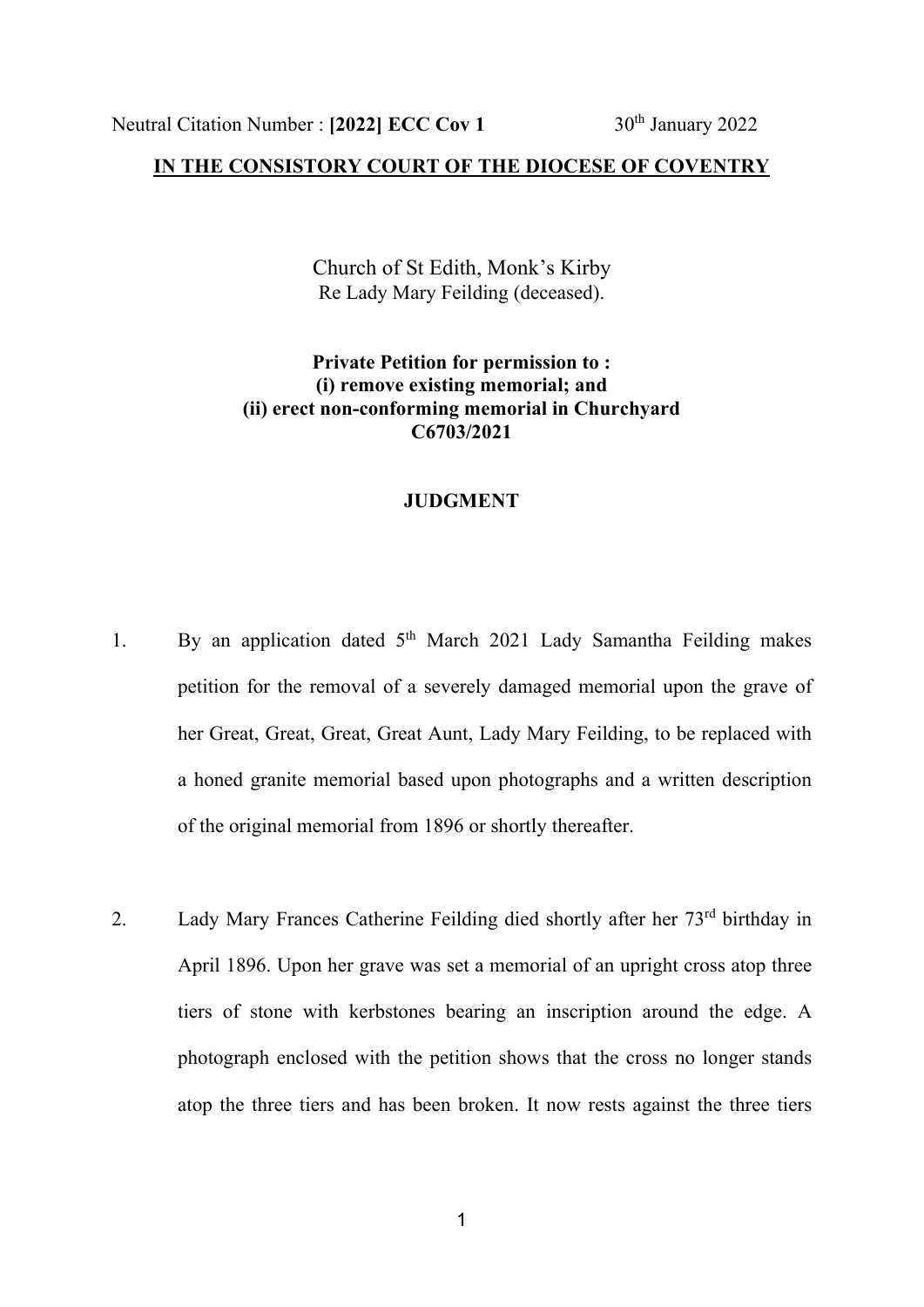and is overgrown with grass. Also the original kerbs have been removed and some parts may possibly be under the pieces of the broken cross.

- 3. Among the charitable works performed by Lady Mary Feilding in her life was the creation of a Working Ladies Guild that promoted employment and suitable housing for Ladies in need of some support. That organisation became the Mary Feilding Guild and ultimately owned a care home in North London. After nearly 140 years of providing assistance the Guild has now been wound up, but the trustees of the Guild determined that a fitting tribute to the Founder would be to reinstate the memorial upon her grave and a sum of monies has been set aside for that purpose.
- 4. The proposed new memorial would be created in light grey honed granite with the three tiered plinth below a 30" cross. The kerbs would be 4' long on the sides and 2'8" at the foot and 6" high (using imperial measurements like the original memorial). Karin light grey granite would be a similar colour to the original marble but would be less porous and therefore more durable in the long run. The proposed inscription would be the same as on the original memorial, as follows:

**Top tier**  In Loving Memory Of **Middle tier**  Lady Mary Frances Catherine Feilding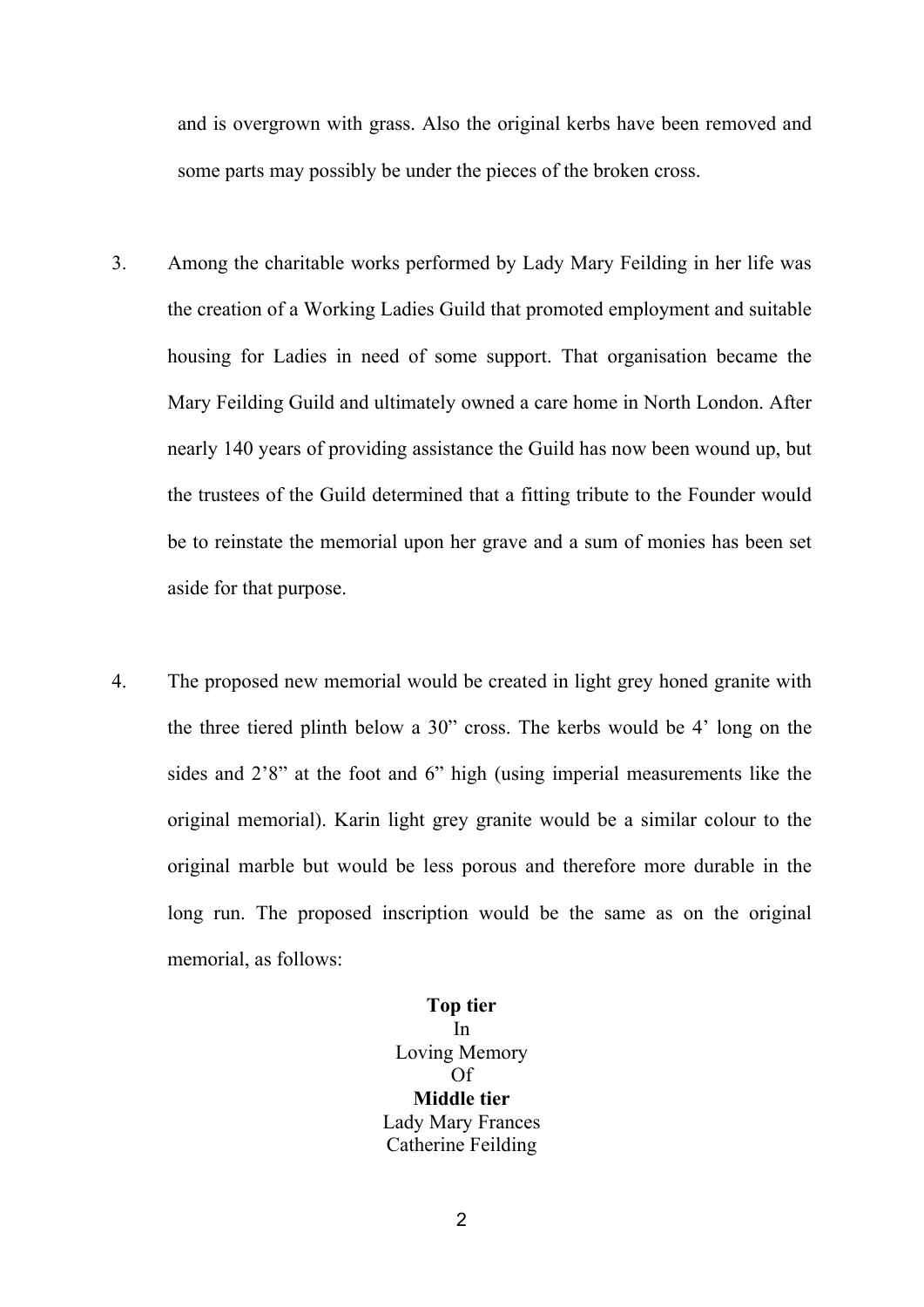**Bottom tier**  Born April 9th 1823 Died April 24<sup>th</sup> 1896

**Foot kerb** Love one another

**Side Kerbs** Bear ye one another's burdens  $\mathcal{R}$ By Love serve one another.

 The lettering would be sand blasted (which is permitted under the churchyard regulations on granite memorials) and presumably would then be coloured in black, although the petition does not specify.

5. The existing memorial, if still intact, would be outside the Churchyard regulations, particularly because it featured kerb stones, which often cause church yard maintenance problems, especially if chippings are place within the kerbs, as the chipping invariably get strewn across the grass of the Churchyard. The current churchyard regulations for the diocese, issued on All Souls Day 2020 (but amended since) prevent an incumbent from authorising the installation of kerbstones, railings or chippings. The cross atop three tiers would also appear to be outside the authority delegated to the Incumbent. However, the Churchyard regulations only specify those memorials that an Incumbent can authorise without telling the petitioner that a faculty is permitted. Once a faculty is sought the Chancellor is enjoined to apply a merits test approach to the proposed memorial - effectively I am asked to consider 'Is it meet, is it proper?'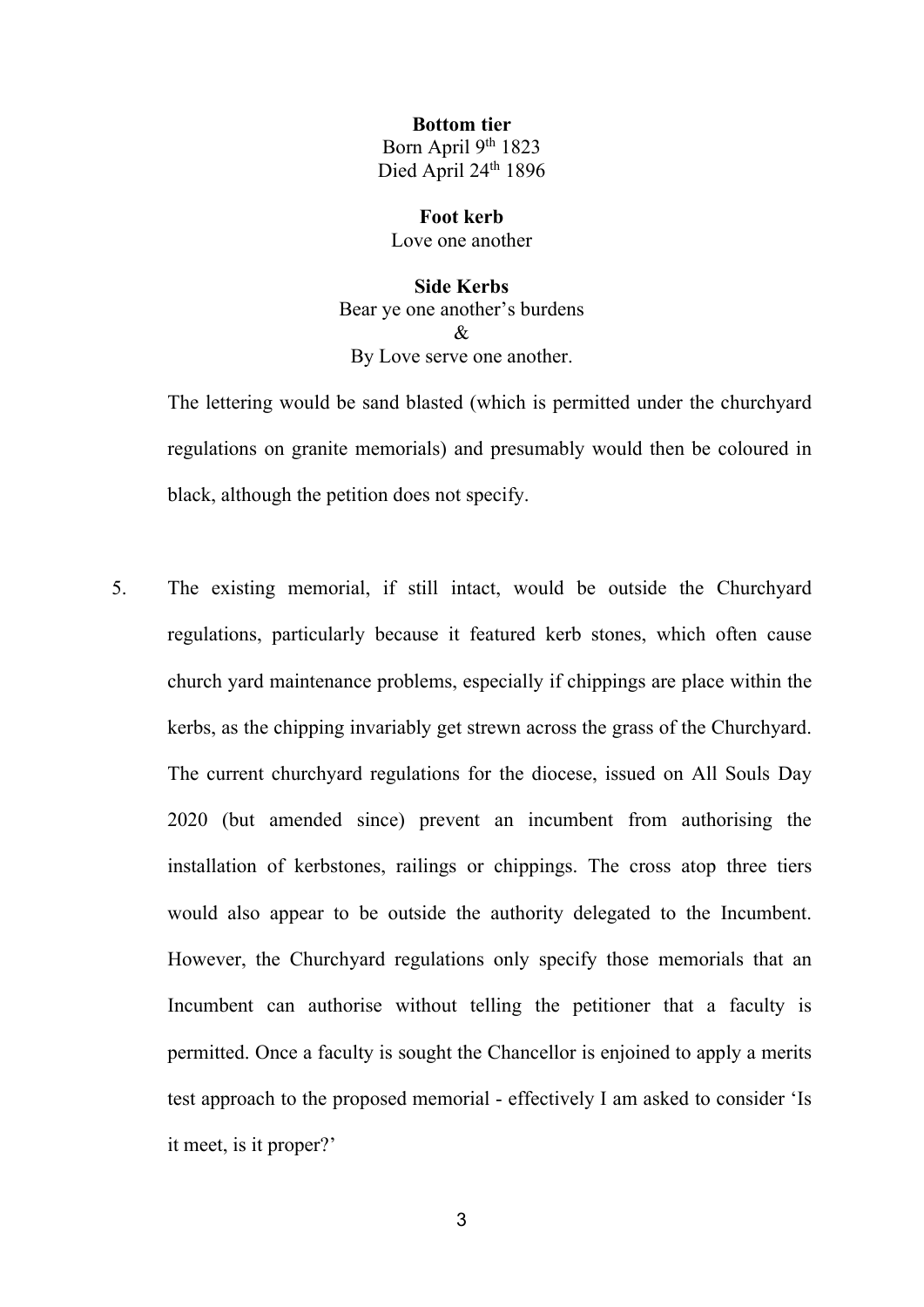- 6. The proposal for the removal of the current memorial and replacement with a recreation of the original memorial was considered by the members of the Parochial Church Council of St Edith, Monks Kirby, on 4<sup>th</sup> August 2021. One member declared a conflict of interest as he is or was a trustee of the Mary Feilding Guild. The remaining members of the Council all supported the proposal. There were, however, concerns about cutting grass around kerb stones and it was proposed the Petitioner be asked to make contribution to the Churchyard maintenance fund.
- 7. At the meeting on  $2<sup>nd</sup>$  September 2021 the Diocesan Advisory Committee determined to issue a notification of advice certificate of recommendation for the installation of the proposed replacement memorial. The certificate was, however, endorsed with certain recommendations, including that: as many of the existing stones are reused as is practical;

 no new curb *(sic)* stones are introduced; care is taken that the memorial is designed to remain stable; and a plaque or inscription is introduced near the base to explain the purpose and occasion of the restoration and Mary Feilding's legacy since her death.

8. The public notice has been displayed both inside the porch and outside the church for a period of more than 28 days and no objection has arisen from that.

4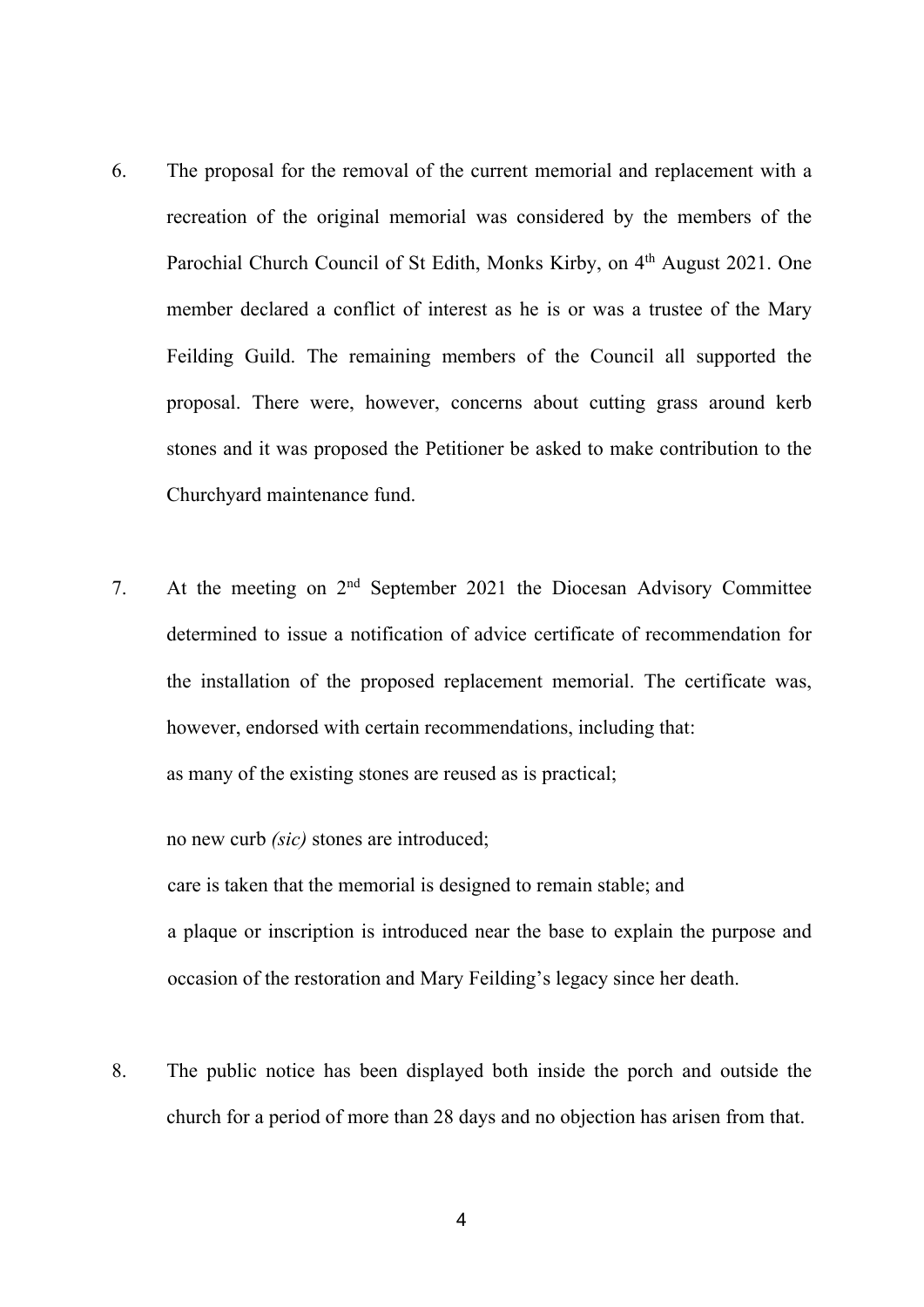9. I have considered the application with care. I am mindful that this is effectively returning that area of the Churchyard back to how it must have looked over a hundred years ago, rather than seeking to introduce an entirely new memorial. I am also mindful that the members of the Parochial Church Council indicated support for the new memorial and the members of the Diocesan Advisory Committee decided to recommend the proposed memorial, even though it clearly falls outside the Churchyard Regulations. I agree with the members of the Diocesan Advisory Committee that something will be lacking if there is no explanation shown why the memorial has been restored (or rather, replaced). I intend to make a direction concerning that. As regards stability, the current churchyard regulations require that any memorial erected complies with the relevant British Standard requirements, so that is deemed already to be a part of my directions. As the original memorial had kerb stones the new memorial may also have kerbstones, but I agree with the observations of the members of the Parochial Church Council about Churchyard maintenance issues. There is mention of the possibility of chippings being spread within the kerb stones. This would not be appropriate as scattered chippings would cause a hazard for those seeking to maintain the churchyard with mechanical devices. In those circumstances, I am satisfied that there are good and cogent reason why a faculty should be granted permitting the removal of the original memorial and the installation of the proposed new memorial. I also give permission for the reuse of the original wording and the wording may be coloured in black or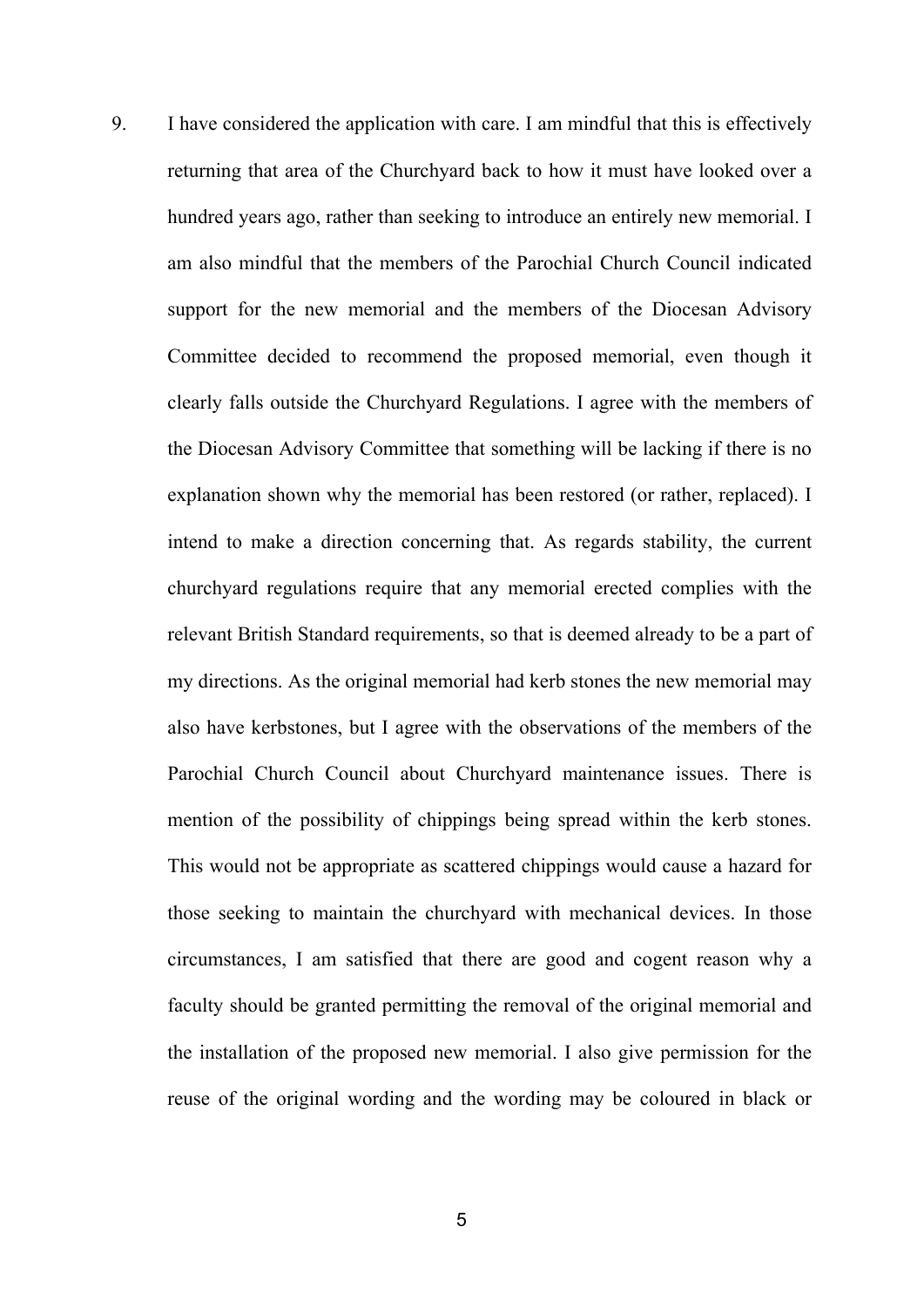white (but not in silver or gold). A plaque or other inscription will be required to explain the restoration of the memorial to its original appearance.

Subject to the following conditions, let a faculty be issued :-

## **Conditions**

- (a) The Petitioner shall within one calendar month of installation formally notify the Churchwarden(s) of the Parish in writing that the works have been completed, so that details of the removal of a memorial and replacement with a new memorial can be entered in the church log book;
- (b) The petitioner shall supply to the Churchwarden(s) of the Parish a copy of the final design of the new headstone and the photographs enclosed with the petition so they can be retained with the parish records;
- (c) The petitioner shall ensure that the monumental mason complies with the current British Standard concerning the erection and stability of the memorial;
- (d) The monumental mason shall consider with care whether any of the original stonework can be incorporated into the new memorial (without compromising the stability of the new memorial);
- (e) No chippings may be placed within the kerb stones of this memorial;
- (f) The petitioner shall ensure that provisions have been made regarding the expenses of churchyard maintenance with those representing the parish in such matters;